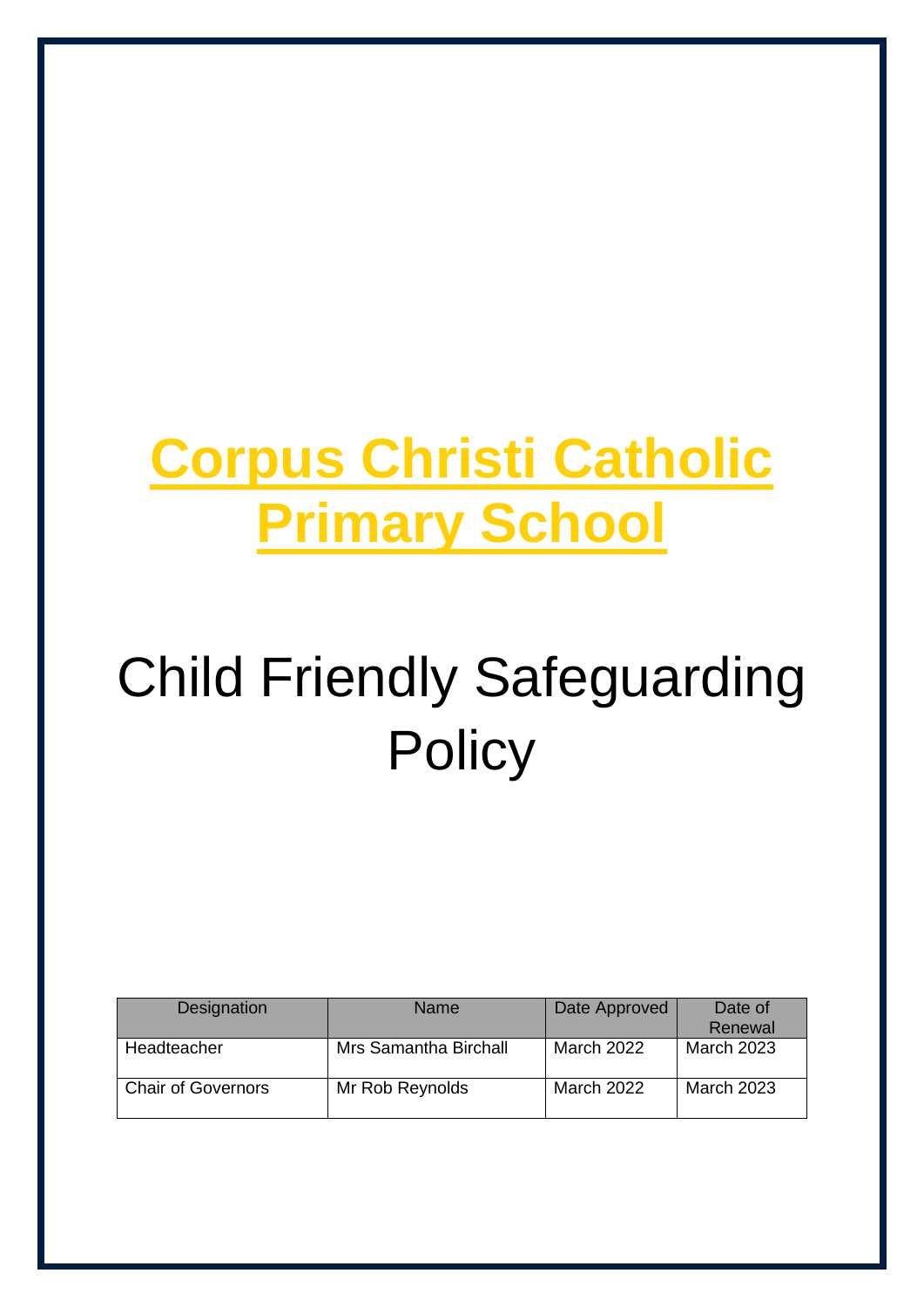#### **1. Feeling safe and happy at school**

At Corpus Christi, we want to make sure that you feel looked after, safe and happy when you are in and out of school.

Sometimes we don't know if something bad is happening, so you need to tell us. This policy looks at keeping children safe, and what you can do when you think you are being abused, or when you think someone else is being abused.

We can help you by:

- Teaching you what safeguarding is.
- Teaching you what to do if you feel worried or scared.
- Making sure you know who you can speak to if you are worried.

If you don't understand something or have any questions about what you read, please ask your teacher for help.

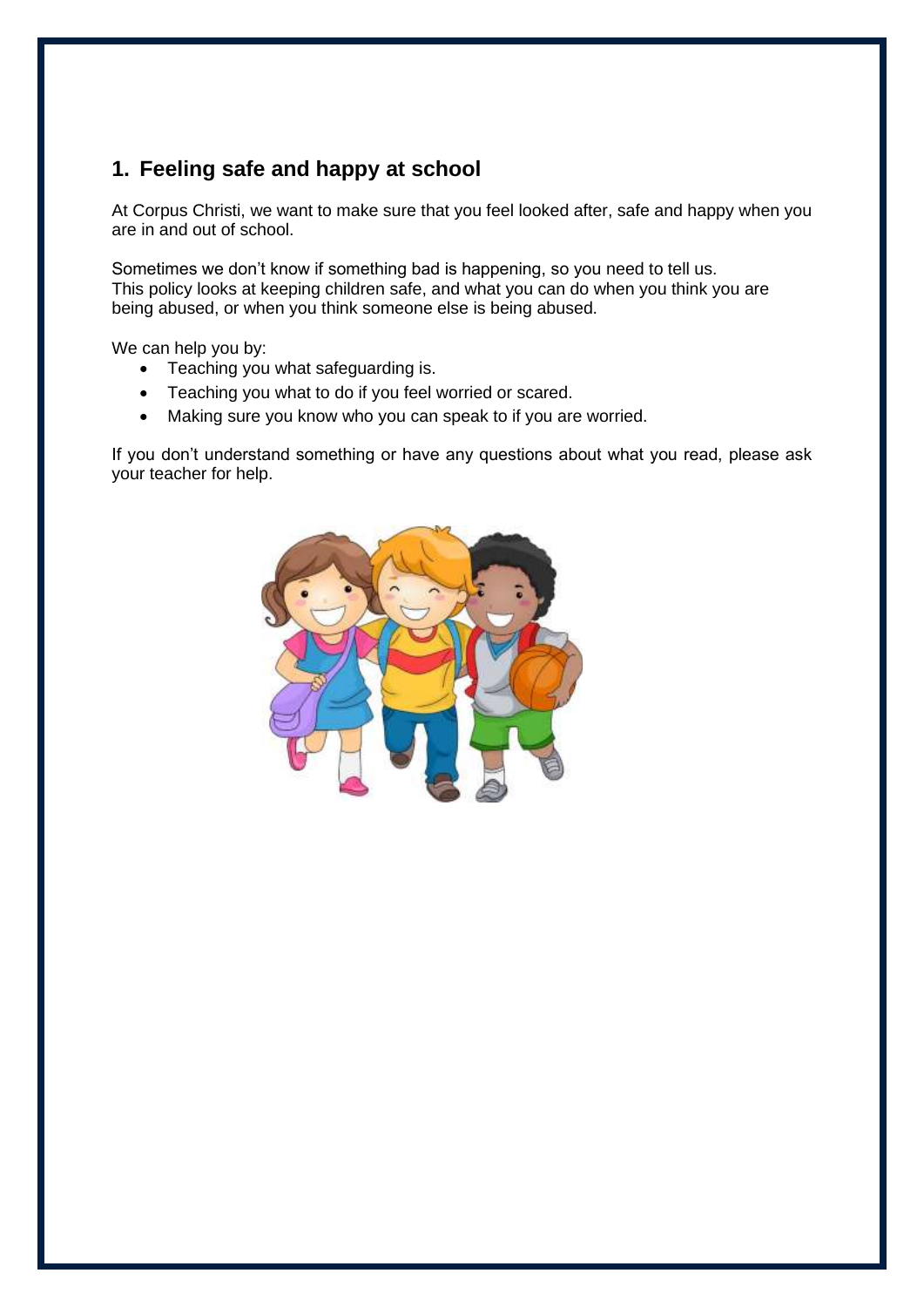

### **2. What does safeguarding mean?**

**Safeguarding** refers to the process of protecting children to provide safe and effective care. This includes all procedures designed to prevent harm to a child. **Safeguarding** means that staff will:

- Protect you from harm.
- Make sure that nothing stops you being healthy or developing properly.
- Make sure that you are looked after.
- Make sure that you have the best life chances and can grow up happy and successful.

We will ensure that the school is a friendly, welcoming and supportive place to spend time in, making it somewhere you want to be. We want to make sure that you know who to ask for help, and will plan lessons to help you know how to look after yourself online and in the real world.





#### **3. Staying safe**

If you are worried about something you can talk to an adult in school. This could be your teacher or any other staff member. We will provide a safe environment for you to learn in as we want to make sure you remain safe, at home as well as in school. If you need to talk, we will listen.

We respect you and want to keep you safe, so we will do our best to help you to make progress in your learning and to be happy. We will also teach you how to recognise risks and how to stay safe.



We think it is important for you to know where to get help if you are worried or unhappy about something, and we will do our best to spot if there is a problem.

We will listen to you if you want to talk to us or need our help, and we will always take you seriously.

We will always make time to listen and talk if you need us, please remember:

- You are important to us.
- It's never your fault if someone is hurting or abusing you.
- There is always someone that can help you and you will not be in trouble.
- If someone is hurting you, they may also be hurting someone else, so it is important that you tell someone to make it stop and know that you will be kept safe.
- Every child should enjoy the right to a happy and safe childhood, do not be scared to tell someone if there is anything worrying you.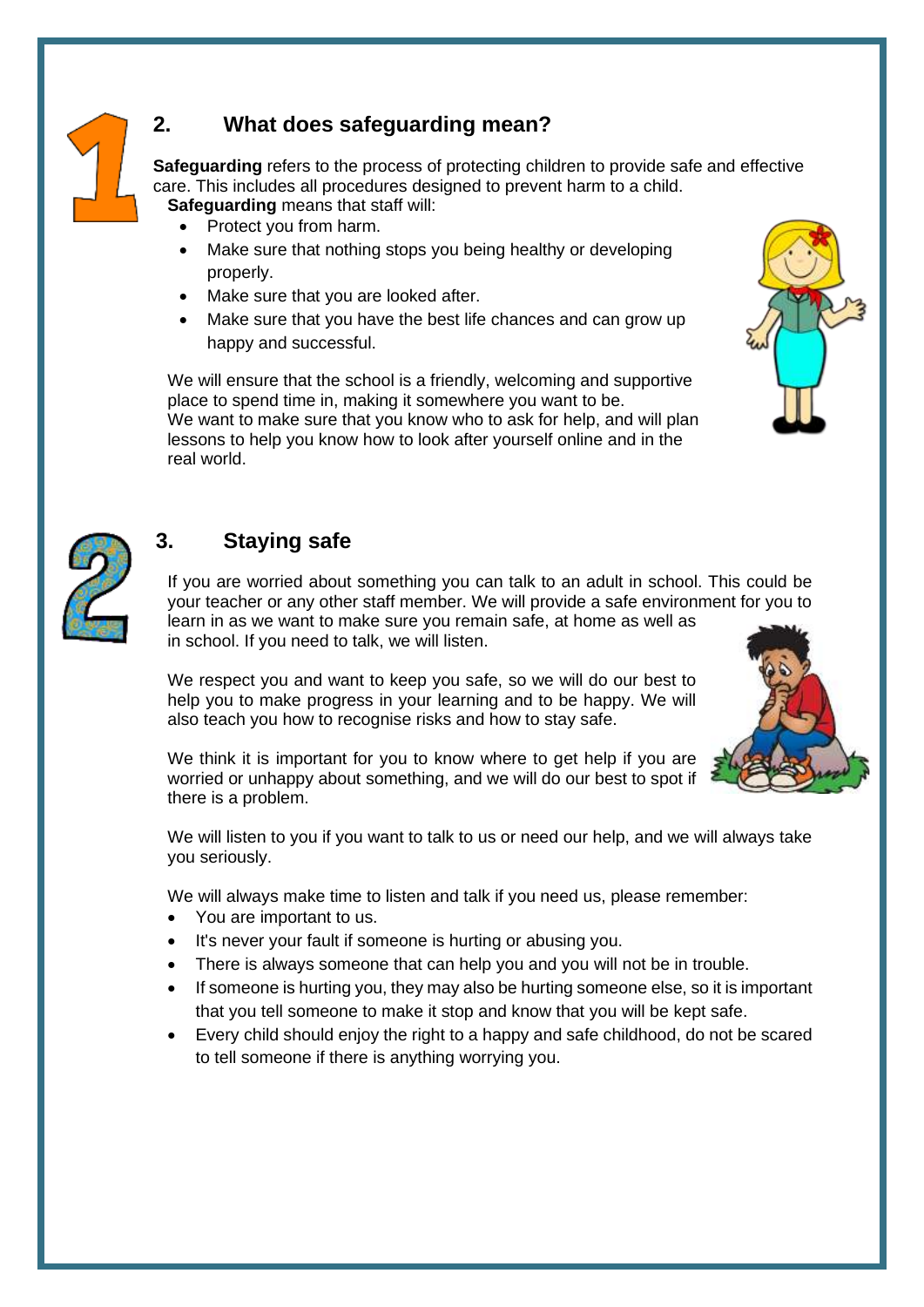

#### **4. Who to talk to**

It's important that you tell someone you trust if someone is:

- Bullying you.
- Saying things to you that make you feel upset or uncomfortable.
- Touching a part of your body you do not like.
- Hitting or hurting you.
- Taking your things.
- Sending unkind messages on the internet or to your phone.

It is important you **tell someone** as soon as you think that you are being abused, or you think that someone else being abused.

Speaking to someone like your parent, carer or teacher will mean that we can make sure the **abuse stops** and doesn't happen again.

**DSL** stands for **Designated Safeguarding Lead**. In every school there is always somebody who has the responsibility to keep you safe and all staff have to tell that person if they are worried about you.

Staff have training and are taught how to keep children safe as it is the most important part of their job. These people who are the DSL may have other job titles you may recognise like **safeguarding officer or safeguarding manager**.

The list below shows the people at our school that you can speak to:

Mrs Samantha Birchall (Headteacher – DSL)



Miss Alexandra Mwatt (Deputy Headteacher – DSL)

If you wish to seek further help, you can call or visit:

- Childline on 0800 11 11 or visit [www.childline.org.uk](http://www.childline.org.uk/)
- NSPCC on 0800 800 5000 or visit [www.nspcc.org.uk](http://www.nspcc.org.uk/)
- Kidscape on 020 7730 3300 or visit [www.kidscape.org.uk](http://www.kidscape.org.uk/)
- Youth Access on 020 8772 9900 or visit [www.youthaccess.org.uk](http://www.youthaccess.org.uk/)



#### **5. Bullying**

Bullying is a type of abuse that takes place when someone tries to hurt another person on purpose. People can be bullied in many different ways:

**Emotional bullying** includes hurting someone's feelings, by leaving them out or bossing them about. People can sometimes use emotional bullying to take advantage of you to get their own way by making threats or making you feel like you have to do something for them.

**Physical bullying** can include hitting, kicking, shaking, biting, hair pulling or purposely hurting someone.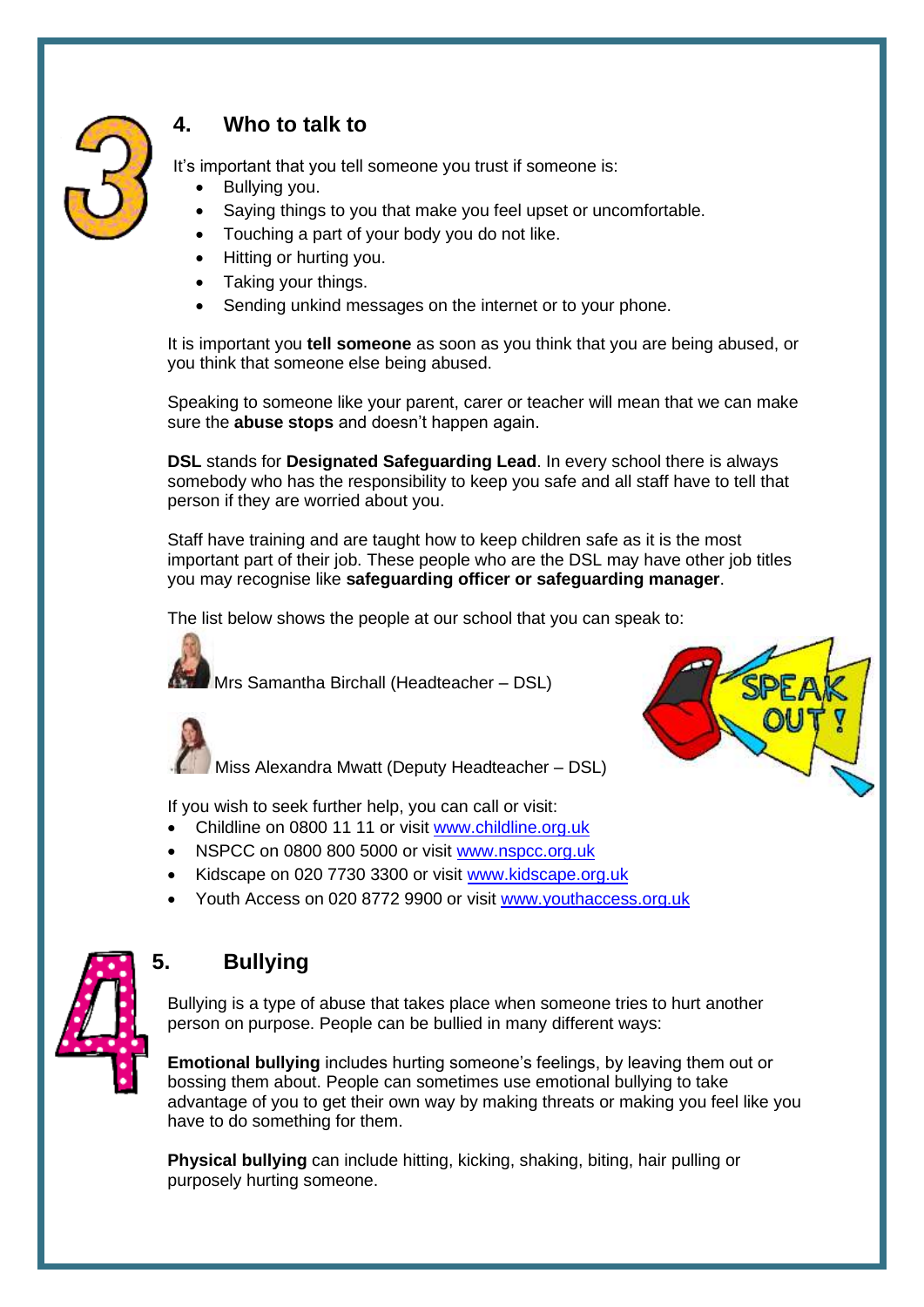**Verbal bullying** can include insulting someone because of how they look or because of their personality, and can often go beyond that. People can also use verbal bullying to be **racist, sexist** or **homophobic**.

**Racist bullying** is bullying someone because of their race, skin colour, the country they are from or the religion they believe in.

**Homophobic bullying** means bullying someone because of their sexuality; calling someone gay or lesbian to hurt their feelings would be homophobic.

**Sexist bullying** is bullying someone because of their gender; bullying someone because they are a boy or a girl would be sexist.



**Cyberbullying** includes any kind of bullying which takes place online; cyberbullies send insulting messages over the internet and sometimes share secret information online to hurt someone's feelings.

Bullying is not always done by one person and can often involve a group of people 'ganging up' on someone – if you ever see someone being bullied, **never** join in and **always** tell a teacher.

The bully could be one of your peers, an older or younger child or an adult. It's important that you tell someone if you think you are being bullied.

#### **6. Internet safety**

Internet safety is an important part of keeping children safe at our school. We have lots of safety measures in place which we keep an eye on both in and outside of school, to help safeguard children.

Computers and mobile phones help us all to share things and talk to friends or family, but they can also make it easier for bullies and other people to hurt you or to get close to you. It is important to know how to keep yourself safe on your computer, your phone and on websites.



The school will help if you are sent unkind messages or if someone on the internet has asked you to do anything that has made you feel uncomfortable.

If you are unhappy with any comments or photographs you've seen on your computer or mobile, you can tell a staff member in school.

We have an Online Safety Policy which is there to protect you.



#### **7. Relationships**

Any relationship you have should be positive and make you feel safe, happy and comfortable. A negative relationship might make someone feel scared, confused, worried and even unsafe.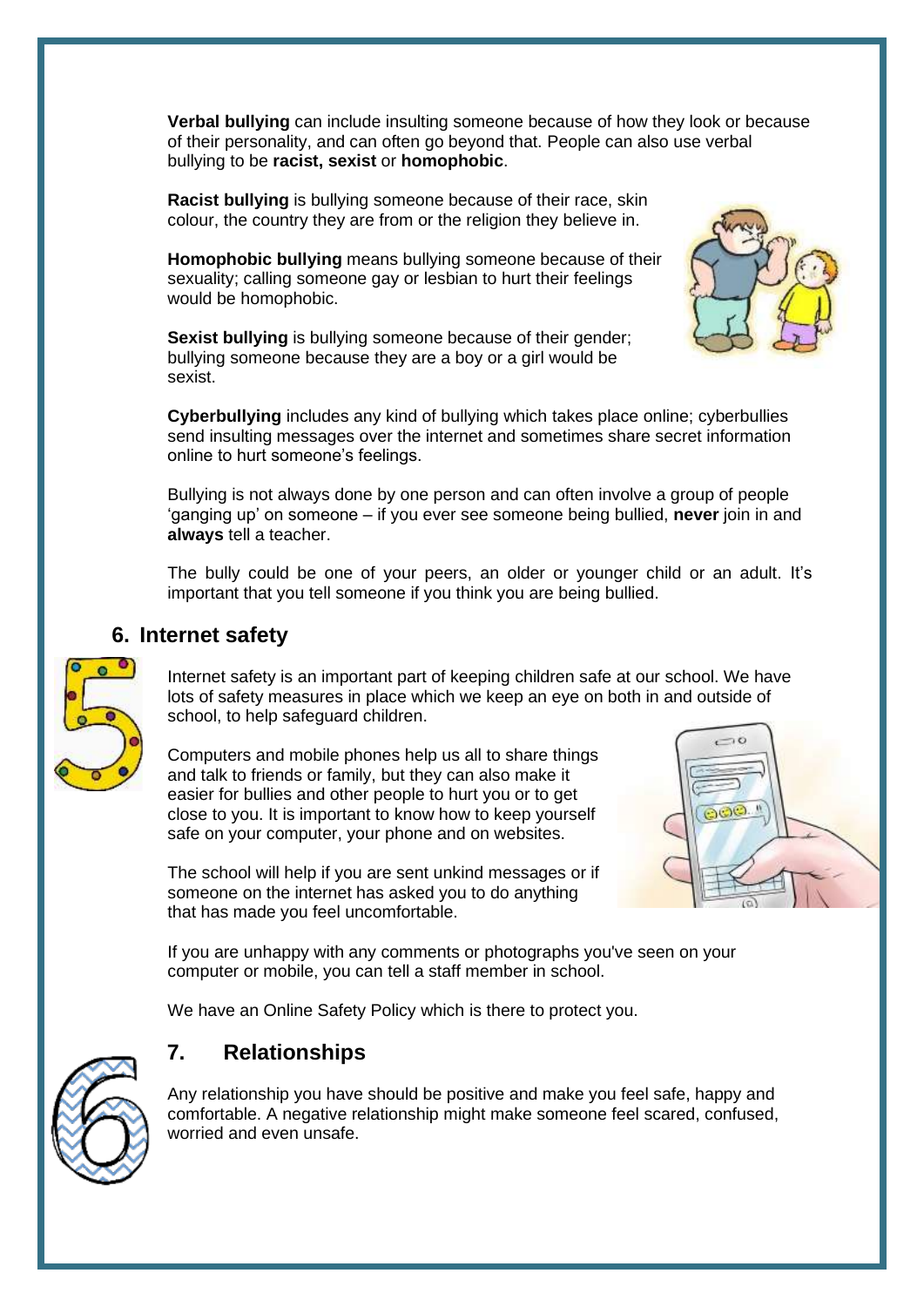It is really important that you know the difference between a positive relationship and a negative relationship.

#### **Positive relationships**

- You are **comfortable** around that person.
- You can be **honest** with that person.
- You can say how you **feel** and what you are **thinking**, and you **listen** to each other.
- You **support** each other and treat each other **well**.
- You feel **safe**.
- You **trust** that person.
- You do **helpful things for each other**.
- You are **never pressured** to do anything that makes you feel uncomfortable.
- You feel **looked after**.

#### **Negative relationships**

- The person might **push** you, **hit** you or **break** your things.
- The person might **tell you what to do**, what to wear or who you can see.
- You might feel **scared** they might say they will hurt you if you don't do something.
- The person might **make threats** or do harmful things if you do something they did not want you to do.
- The person **calls you names**, makes you feel bad in front of other people and makes you **feel bad about yourself**.
- The person gets **angry easily** and you don't know what will make them angry – it might make you feel **nervous**.
- The person might **pressure** you to do things **you don't want to do** or are not ready for.
- The person **might not take no for answer** when you say you don't want to do something.

#### **8. School buildings and the playground**

All school staff will do their best to make sure the building is safe for you to learn in and spend time in.

We will make sure that you know who everyone is in school by asking visitors to sign in when they arrive at school. You will always know who a visitor to the school is because they will have a lanyard or badge to wear.



If you see someone acting suspiciously or trying to gain access to school grounds you should report this to a teacher.

People that we do not know will never be allowed to spend time with you on your own and they will not be allowed to walk around the school without a member of staff.